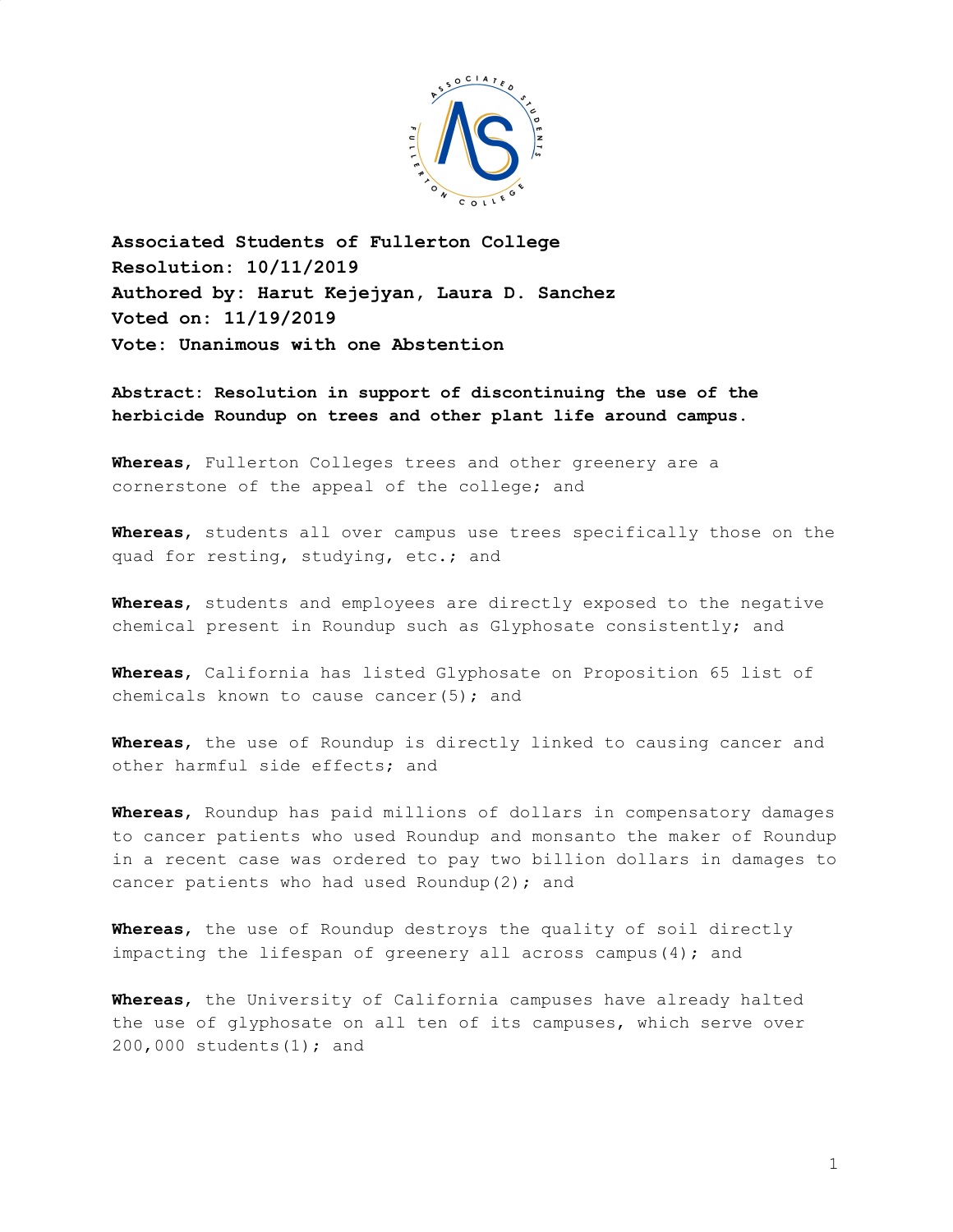

**Whereas**, Fullerton College's core values include responsibility for the betterment of the world around us  $(6)$ ; and

**Whereas**, it is the responsibility of the college administration to prioritize student health and wellness; and

**Whereas**, there are several natural and more environmentally friendly alternatives that can be used to avoid the harmful side effects(3),

**Therefore it be resolved that** Fullerton College should immediately stop the use of the herbicide Roundup across campus; and

**Be it further resolved that** a more natural and environmentally friendly alternative such as an organic herbicide be used instead,

**Be it finally resolved that** copies of this resolution be sent to the Facilities Office, the Office of the Dean of Support Services, the Office of the Vice President of Student Services, the Office of the Vice President of Administrative Services, the Office of the Vice President of Instruction, the Office of the President, Faculty Senate, Classified Senate, Planning and Budget Steering Committee, the President's Advisory Council, and the NOCCCD Board of trustees.

## **Reference**

- 1. [https://www.independentsciencenews.org/news/university-of-calif](https://www.independentsciencenews.org/news/university-of-california-system-halts-use-of-glyphosate-herbicide/) [ornia-system-halts-use-of-glyphosate-herbicide/](https://www.independentsciencenews.org/news/university-of-california-system-halts-use-of-glyphosate-herbicide/)
- 2. [https://www.cnn.com/2019/05/14/health/monsanto-2-billion-dollar](https://www.cnn.com/2019/05/14/health/monsanto-2-billion-dollar-roundup-cancer-verdict/index.html) [-roundup-cancer-verdict/index.html](https://www.cnn.com/2019/05/14/health/monsanto-2-billion-dollar-roundup-cancer-verdict/index.html)
- 3. https://www.momsacrossamerica.com/10 alternatives to roundup
- 4. [https://www.reuters.com/article/us-glyphosate/roundup-herbicide](https://www.reuters.com/article/us-glyphosate/roundup-herbicide-research-shows-plant-soil-problems-idUSTRE77B58A20110812) [-research-shows-plant-soil-problems-idUSTRE77B58A20110812](https://www.reuters.com/article/us-glyphosate/roundup-herbicide-research-shows-plant-soil-problems-idUSTRE77B58A20110812)